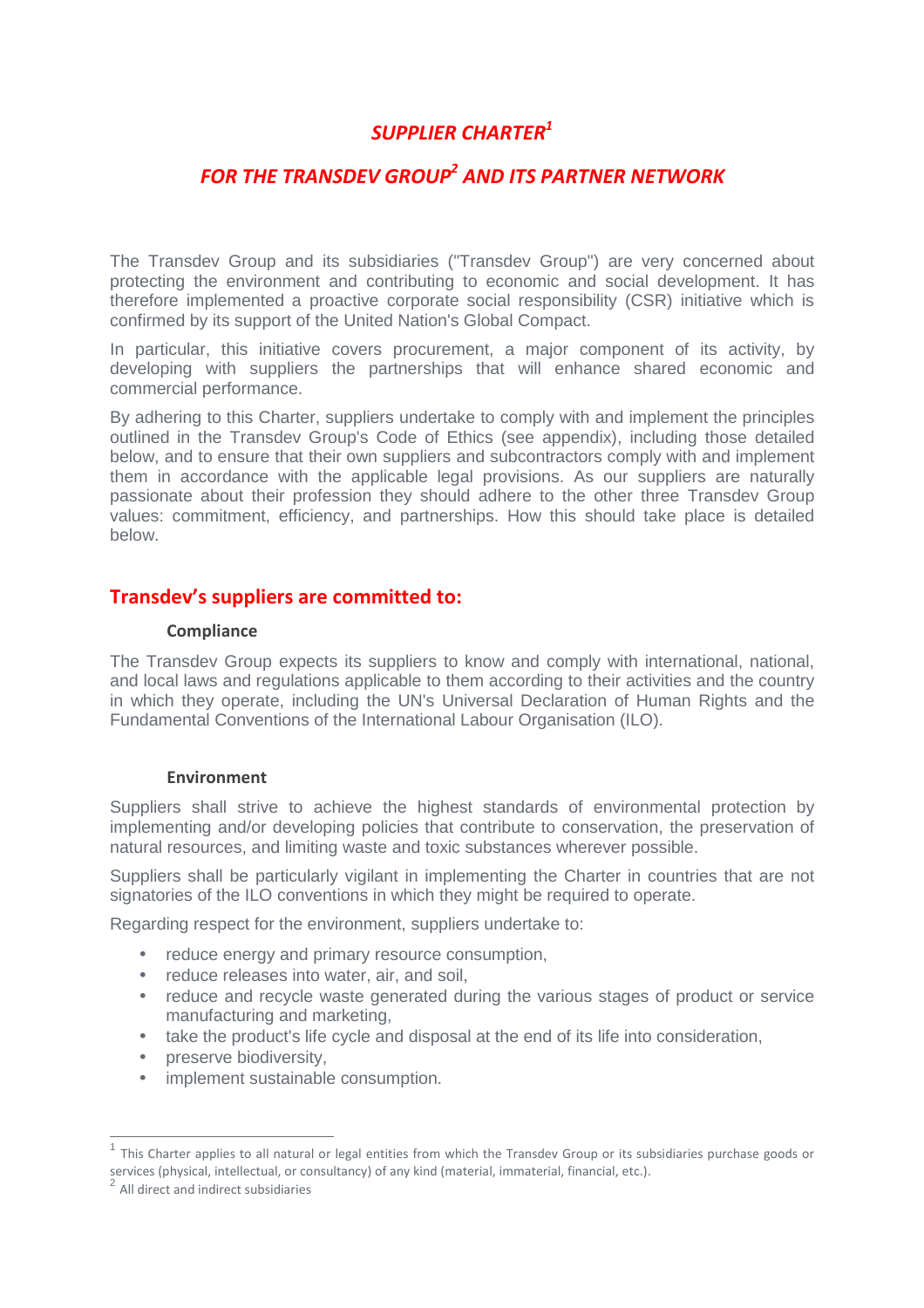#### **Health and safety**

Suppliers shall ensure that their activities do not harm the health and safety of their staff, subcontractors, stakeholders involved in operations, neighbouring populations, and users of their products and services. They shall undertake all necessary measures to provide their staff with a safe and healthy working environment and limit or eliminate any specific risks related to their business.

### **Transdev's suppliers are efficient in:**

#### **Business control**

The Transdev Group and its suppliers shall work together to identify critical points in the supply chain with regard to the principles upheld and identify the necessary concrete progress and monitoring actions, focusing on employee health and safety.

#### **Respect of employee rights**

Suppliers should consider the individual and collective development of those involved in their business as a major issue. Therefore, they shall:

- $\checkmark$  only employ persons who have reached the minimum legal age and shall not have recourse to child labour.
- $\checkmark$  not have recourse to forced or compulsory labour. Forced or compulsory labour is defined by ILO Convention C29 as "any work or service demanded of an individual under threat of penalty and to which the individual has not given full consent".
- $\checkmark$  remove any recourse to illegal employment as defined by the rules of the countries in which they operate.
- $\checkmark$  eliminate all forms of discrimination in access to employment and in particular not make any distinction or exclusion, or show preference based on ethnic origin, gender, religious convictions, political opinion, or national or social origin which has the effect of nullifying or impairing equality of opportunity or treatment in employment or occupation.
- $\checkmark$  comply with legal provisions on maximum working hours.
- $\checkmark$  comply with applicable legal provisions on minimum wage and regularly pay wages to employees.
- $\checkmark$  recognise the right to collective bargaining and encourage social dialogue and freedom of association in accordance with applicable legal provisions.
- $\checkmark$  ensure the employability of their employees by providing appropriate training, taking into account sensitive populations.

Suppliers shall be particularly vigilant in implementing the Charter in countries that are not signatories of the ILO conventions in which they directly or indirectly might be involved (vigilance applies to all the supply chain).